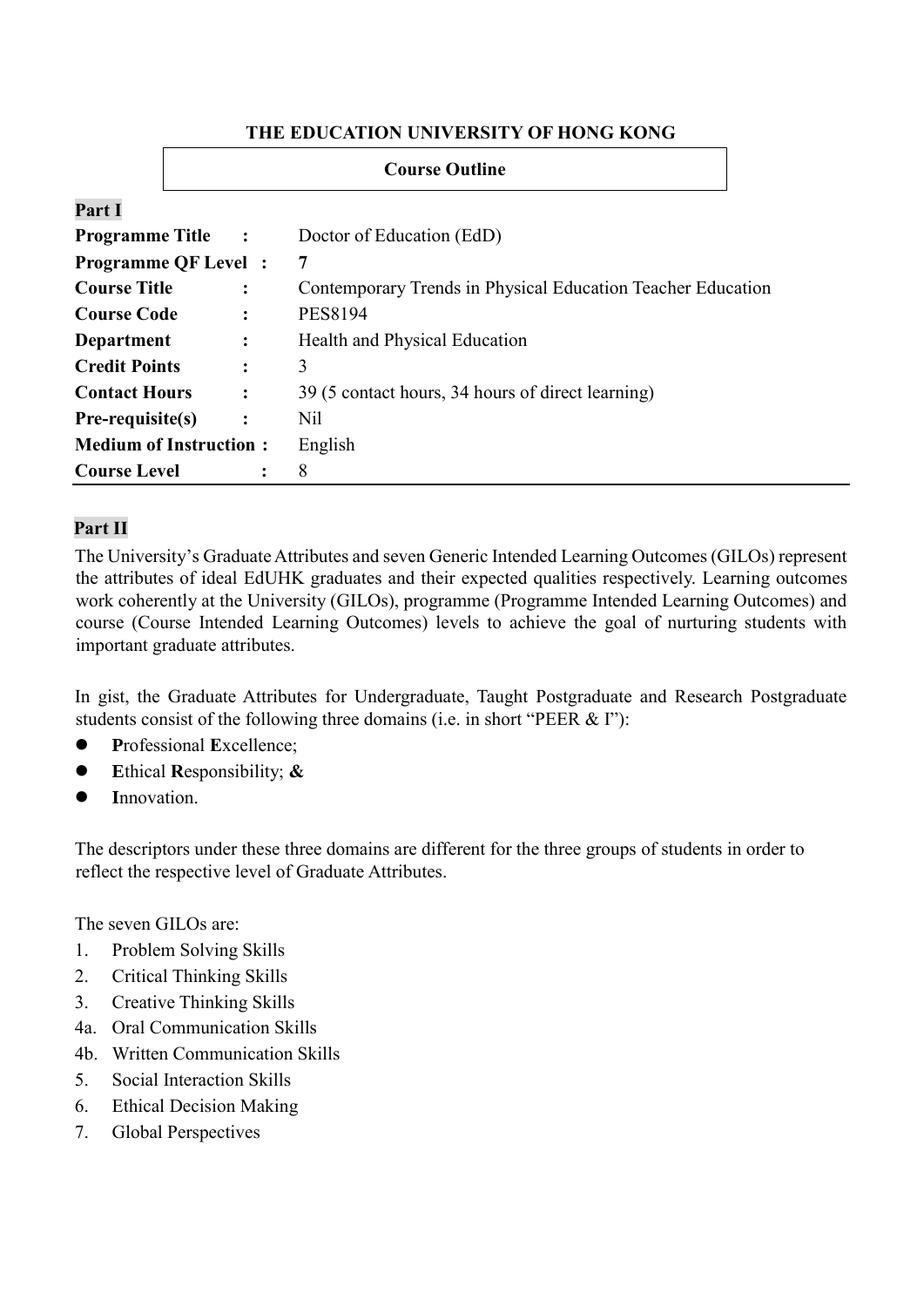# **1. Course Synopsis**

The course contents will focus on recent developments on and current trends in Physical Education Teacher Education (PETE) in relation to physical activities, and school physical education curriculum. PETE curricula in several exemplar PETE institutions globally will be described and analysed. In addition, the course will also critically examine the role of PETE on the promotion of physical activities as an integral part of lifelong programmes of health and well-being in modern societies.

# **2. Course Intended Learning Outcomes** (CILOs)

*Upon completion of this course, students will be able to:*

- $CILO<sub>1</sub>$  demonstrate an in-depth understanding of current standards and global trends in Physical Education Teacher Education (PETE) by comparing and contrasting the curricula of several exemplar institutions in Hong Kong, Australia, the United States and other countries;
- $\text{CILO}_2$  critically examine how the heritage of physical activity and sports programmes influence the development of PETE programmes;
- CILO<sup>3</sup> critically analyse current issues and trends in school health, physical education and sport programs and develop personal teaching approaches in PE;
- CILO<sup>4</sup> identify the role of PETE and physical activity in the promotion of personal and community health and wellbeing.

| <b>Course Content</b>                                                                                                                                                                         | <b>CILOs</b>                | <b>Suggested Teaching &amp; Learning Activities</b> |
|-----------------------------------------------------------------------------------------------------------------------------------------------------------------------------------------------|-----------------------------|-----------------------------------------------------|
| 1. An overview of the underlying<br>philosophy and development of physical<br>education and PETE in Hong Kong and<br>other countries.                                                         | C <sub>LO<sub>l</sub></sub> | To be prescribed by individual lecturers.           |
| 2. A comparison of current PETE<br>programmes, including<br>teaching<br>approaches, in Hong Kong, China,<br>Australia, United Kingdom, United<br>States and other selected countries.         | C <sub>LO</sub>             | To be prescribed by individual lecturers.           |
| 3. An analysis of PETE<br>trends,<br>especially its relationship with global<br>issues in health and wellbeing, as well as<br>national and international practices on<br>physical activities. | C <sub>LO<sub>3</sub></sub> | To be prescribed by individual lecturers.           |
| 4. The relationship between PETE and<br>sports, physical activities, and school<br>physical education curriculum.                                                                             | C <sub>LO<sub>4</sub></sub> | To be prescribed by individual lecturers.           |

# **3. Content, CILOs and Teaching & Learning Activities**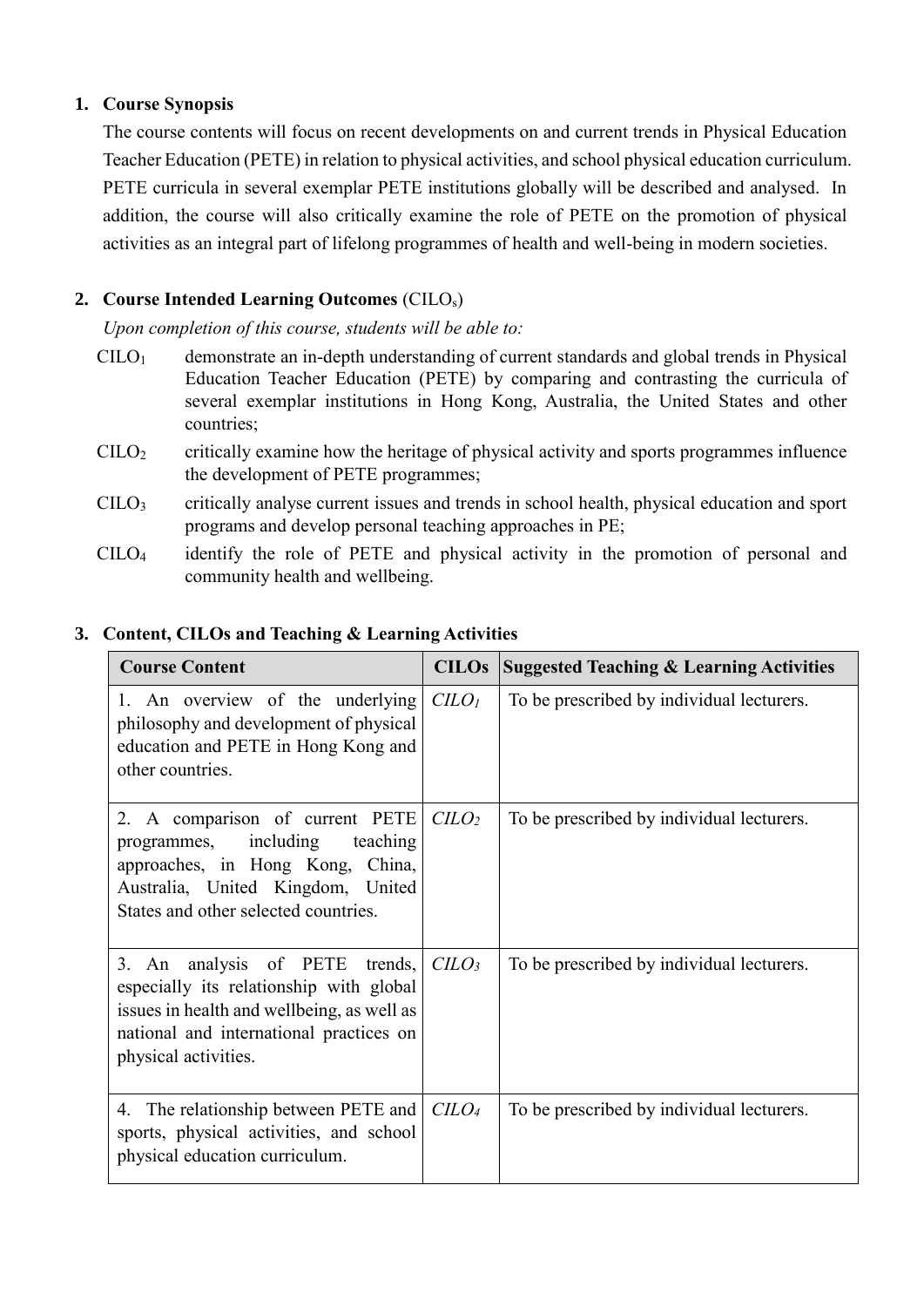| 5. The role of PETE and physical $CLLO4$ | To be prescribed by individual lecturers. |
|------------------------------------------|-------------------------------------------|
| activities in the promotion of personal  |                                           |
| and community health and wellbeing.      |                                           |

#### **4. Assessment**

|     | <b>Assessment Tasks</b>                                                                                                                                                                                                        | Weighting $(\% )$ | <b>CILO</b>                 |
|-----|--------------------------------------------------------------------------------------------------------------------------------------------------------------------------------------------------------------------------------|-------------------|-----------------------------|
| (a) | Literature review of contemporary trends in PETE<br>$(800-900$ words)                                                                                                                                                          | 15                | $C\mu O_{1,2}$              |
| (b) | Describe the PETE program in Hong Kong and<br>identify the similarity and difference between PETE<br>program in China or other country (e.g. Australia,<br>Canada, United Kingdom and United States) (1,000-<br>$1,500$ words) | 35                | C <i>LO</i> <sub>2, 3</sub> |
| (c) | Critical review the teaching of PE under curriculum in<br>the local primary/secondary schools. $(1,800-2,200)$<br>words)                                                                                                       | 50                | $CLO$ 1, 2, 3, 4            |

## **5. Required Text(s)**

Nil

## **6. Recommended Readings**

Armour, K. (2011) *Sport Pedagogy: An Introduction for Teaching and Coaching*. Routledge.

- Curriculum Development Council and Hong Kong Examinations and Assessment Authority (2007). *Physical education curriculum and assessment guide. (Secondary 4-6).* Hong Kong: Government Logistic Department.
- Freeman, W.H. (2015*). Physical Education, exercise and sport science in a changing society.* (8th ed.) Burlington, MA : Jones & Bartlett Learning.
- Harris, J., Cale, L., and Musson, H. (2012). The predicament of primary physical education: a consequence of 'insufficient' ITT and 'ineffective' CPD? *Physical Education and Sport Pedagogy,* 17, 367-381.
- Jones, R. L., & Kingston, K. (2013) (Eds.). *An introduction to sports coaching*: *connecting theory to practice*. London and New York: Routledge.
- Light, R. (2012) *Game Sense: pedagogy for performance, participation and enjoyment (Routledge Studies in Physical Education and Youth Sport)*. Routledge.
- National Association for Sport and Physical Education (NASPE), and American Heart Association (AHA) (2012). 2012 Shape of the Nation Report: Status of Physical Education in the USA. Reston, VA, American Alliance for Health, Physical Education, Recreation and Dance.
- Physical Education Section, Curriculum Development Institute, Education Bureau, The Hong Kong Administrative Region. (2008). *Physical education learning outcomes framework.* Hong Kong: Government Logistic Department.